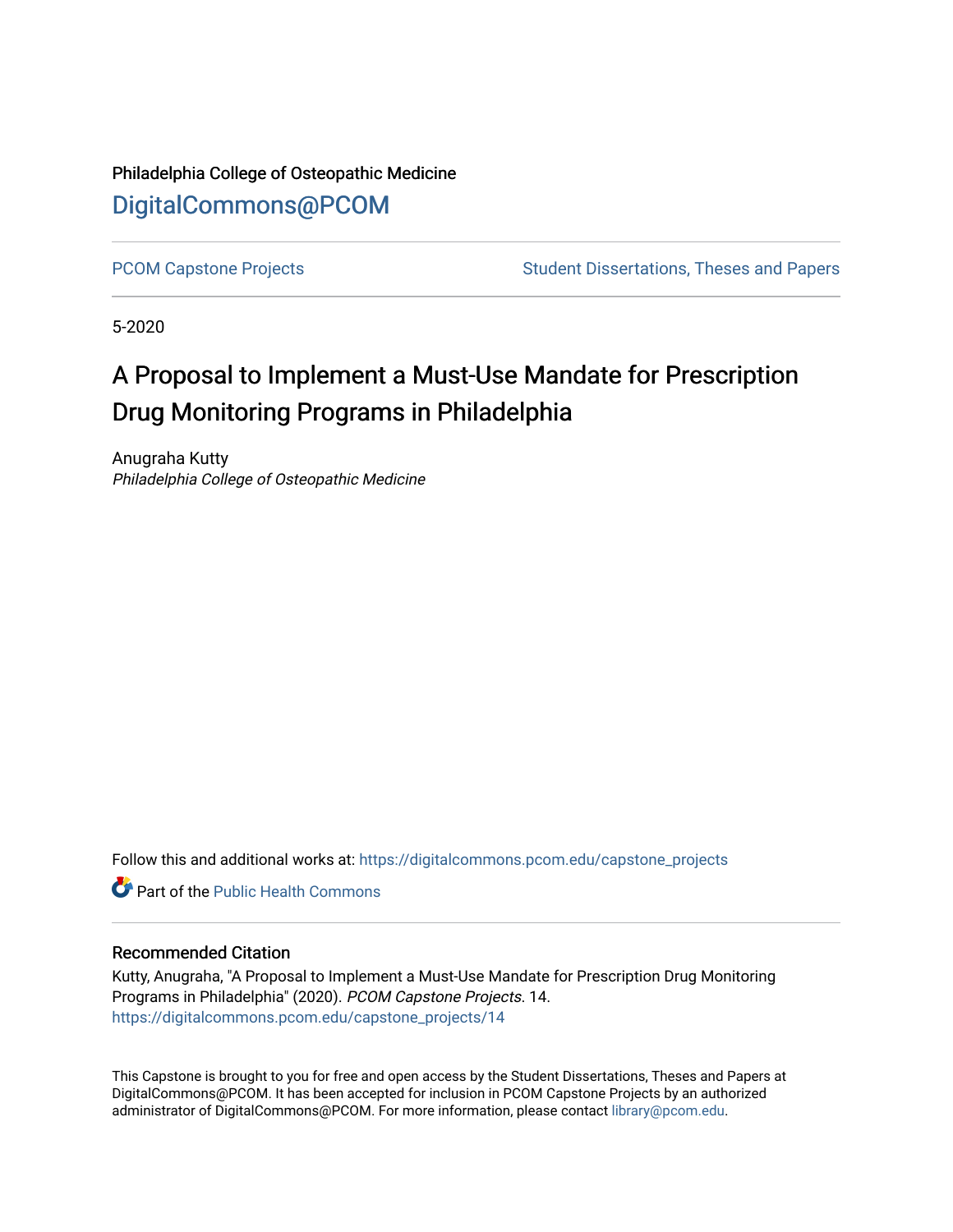Philadelphia College of Osteopathic Medicine Graduate Program in Biomedical Sciences School of Health Sciences

## **A Proposal to Implement a Must-Use Mandate for**

# **Prescription Drug Monitoring Programs in Philadelphia**

A Capstone in Public Health by Anugraha Kutty Copyright 2020 Anugraha Kutty

Submitted in Partial Fulfillment of the Requirements for the Degree of Master of Science in Biomedical Sciences, Public Health Concentration

May 2020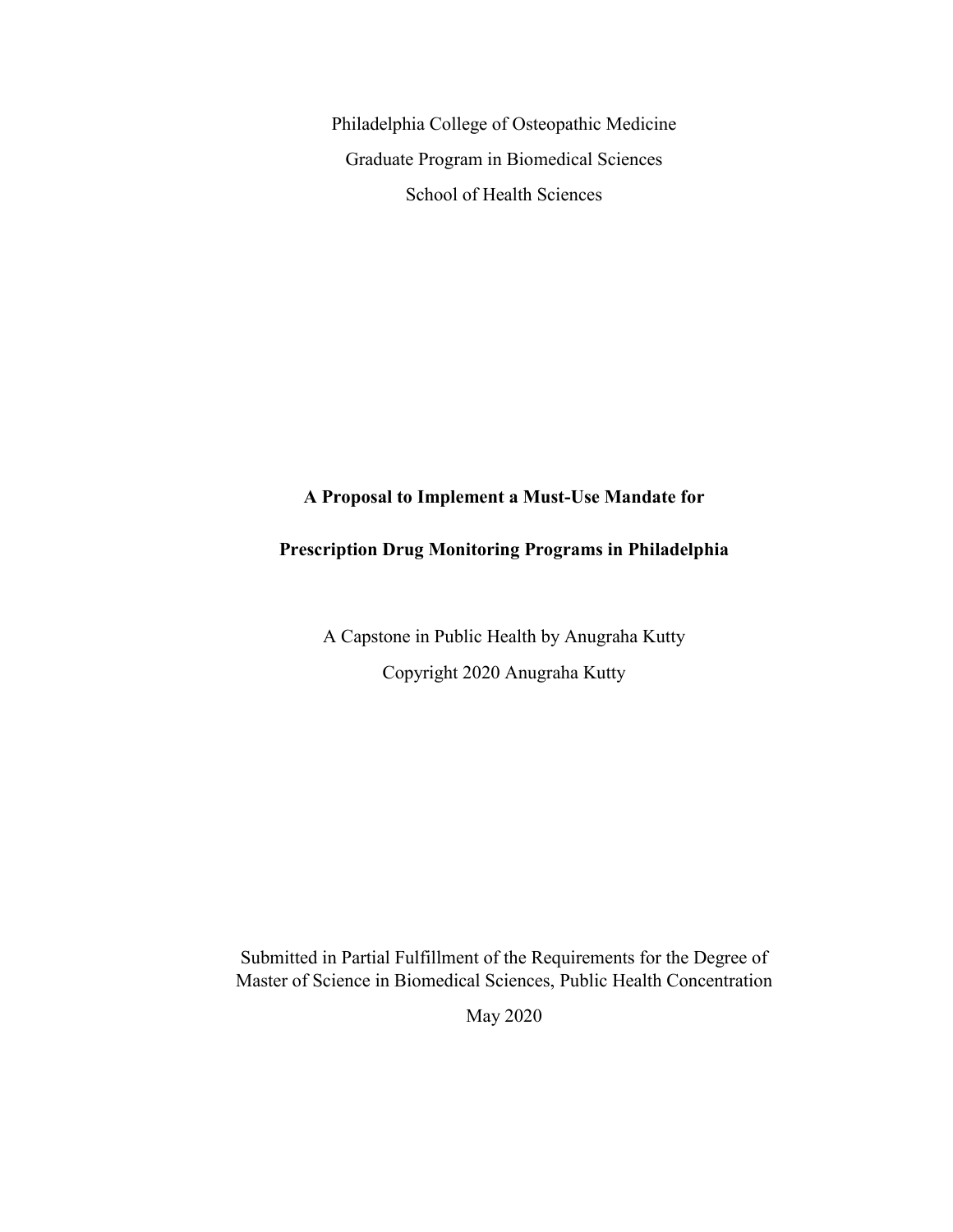# **ABSTRACT**

Over the past two decades, there has been a rapid increase in the number of drugrelated deaths in the United States as a result of the current opioid epidemic (Capper et al., 2018). In 2016, the number of deaths caused by drug overdoses in the United States was at least 63,000 (Ashburn, 2016). During the same year, Pennsylvania had the third highest percentage of drug overdose death rates in the country (Multiple cause of death 1999–2017, 2018). A division of drug abuse prevention policy present among 49 out of 50 states are programs known as Prescription Drug Monitoring Programs (PDMPs) (Weber, 2019). These programs are statewide electronic databases that track all controlled substance prescriptions. Although PDMPs were introduced to decrease the prescription rate and the amount of doctor shoppers in each state, only four states have a must-use mandate requiring practitioners to use PDMPs. All other states without a mustuse mandate significantly underutilize PDMPs—Pennsylvania being one state without a must-use mandate. The objective of this study is to evaluate the impact of PDMPs on drug-related deaths, prescription rates, doctor shoppers, and other trends related to the opioid epidemic in the United States. The results from the four states with must-use mandates, Ohio, Kentucky, Tennessee, and New York, suggest successful outcomes from PDMPs. Therefore, it is suggested that future directives in Pennsylvania and Philadelphia should use these data to implement a must-use mandate of their own to follow similar trends. A strong initiative taken towards initiating must-use mandates of PDMPs is necessary to reduce prescribing rates and slow the rapid rate of increase of drug-related deaths in the United States.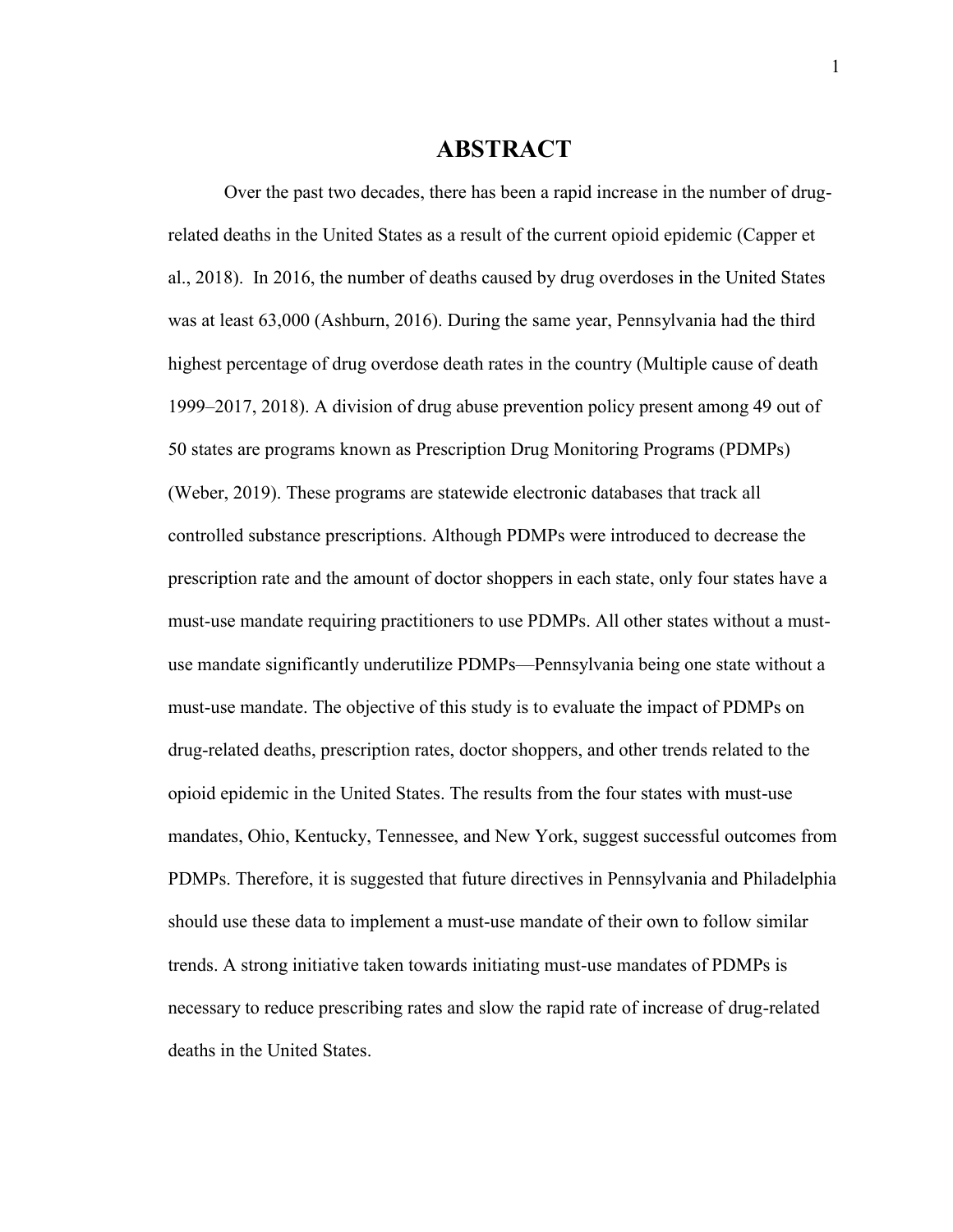# **BACKGROUND**

#### **I. Background**

The number of drug overdose deaths continues to rise in the United States. The CDC reports approximately 192 drug overdose deaths every day (Multiple cause of death 1999—2017, 2018). In 2017, overdose deaths involving opioids specifically accounted for nearly 68% of all drug overdose deaths. Additionally, the state that has the third highest rate of death because of drug overdose (44.3 per 100,000) is: Pennsylvania (Multiple cause of death 1999–2017, 2018). Philadelphia is the leading district in Pennsylvania for overdose deaths at 60 deaths per 100,000 deaths, which is greater than the state average (The Opioid Threat in Pennsylvania, 2018). Deaths by drug overdoses continue to follow a 4-fold increase which has occurred in Philadelphia in recent years (Capper et al., 2018). Although there has been a rise in implementation of health care policy and interventions to combat the opioid epidemic, further changes and initiatives are necessary to continue to decrease opioid prescribing rates.

#### **II. Regulating Opioid Prescribing Rates**

Other states, such as California, have implemented comprehensive programs which have significantly decreased opioid prescribing rates. For example, the Kaiser Permanente of Southern California group implemented a program to assess the necessity of prescribing opioid medications before prescribing the drug. Among the physicians following these guidelines, Kaiser Permanente reported a 30% reduction in prescribing opioids in high doses and a 95% reduction in prescribing brand name opioidacetaminophen products. These programs include monitoring the adherence to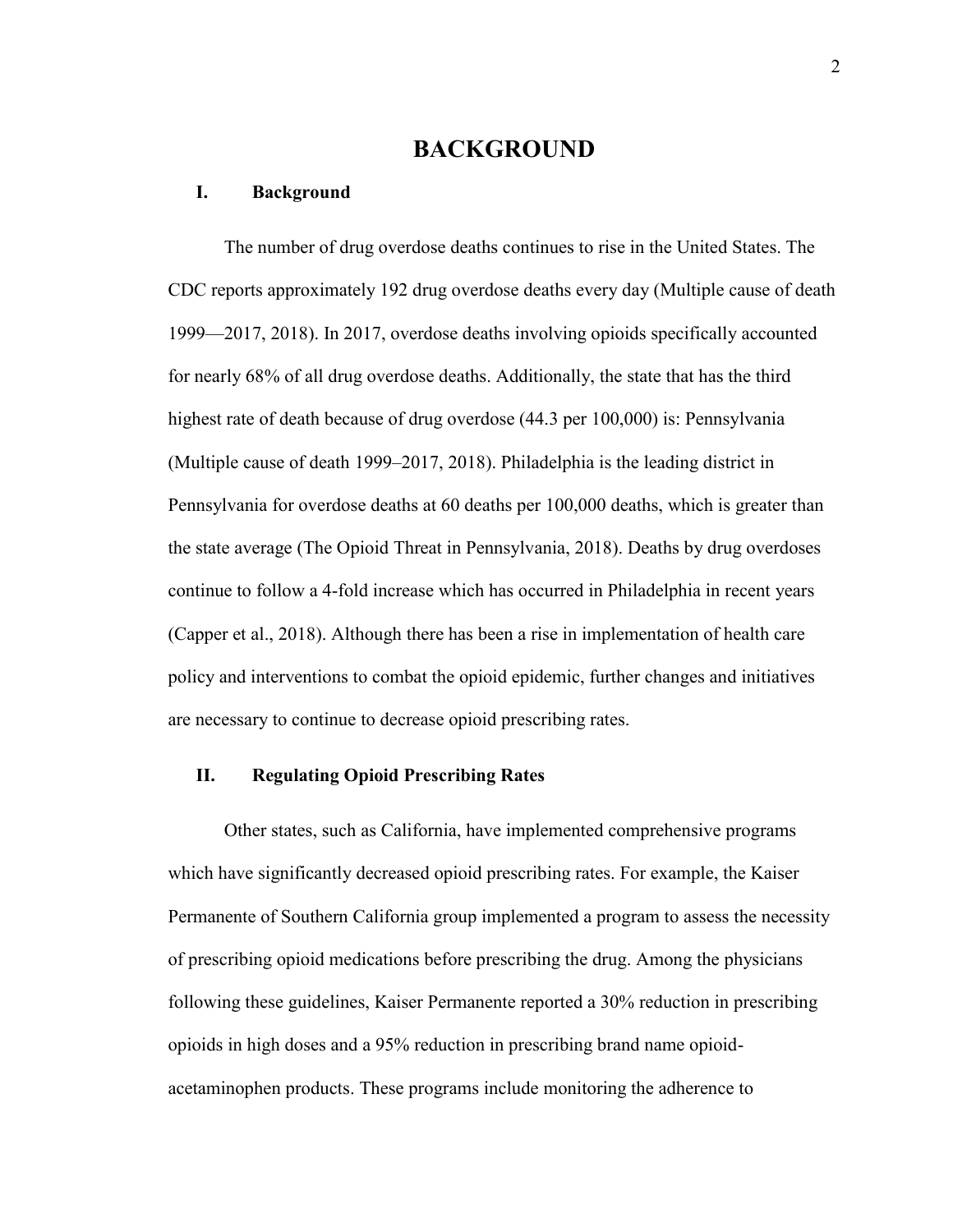prescribing and dispensing policies, patient follow-up, and increased use of electronic health records. The underlying goal is to transform the treatment and outlook of chronic pain to reduce unnecessary prescriptions (Losby, Hyatt, Kanter, Baldwin, Matsuoka, 2017).

According to the CDC, the likelihood of long-term use of opioids increases based on the duration of the initial prescription (Shah, Hayes, Martin, 2017). Specifically, the chances of long-term use increases after three to five days of taking a prescription. Therefore, between 2015 and 2017, 33 states, including Pennsylvania, passed forms of legislation to regulate the opioid epidemic by limiting prescribing practices. Pennsylvania passed a bill in 2016 that limits first-time opioid prescriptions to seven days, which is the most common number of days among the 33 states (Shah, Hayes, Martin, 2017).

Another branch of prevention policy present among 49 out of 50 states are Prescription Drug Monitoring Programs (PDMPs) (Weber, 2019). These programs are statewide electronic databases that track all controlled substance prescriptions. These programs improve patient safety by allowing clinicians to identify patients who are receiving opioid prescriptions from numerous providers, calculate the total amount of opioids prescriber per day (in MME/day), and identify patients who are being prescribed other drugs that can increase risk of using opioids (Prescription drug monitoring programs (PDMPs)). Although the impact of the state-level PDMPs were mixed, states with more comprehensive monitoring resulted in larger reductions in overdoses compared to states with less comprehensive monitoring among Medicare beneficiaries (Weber, 2019; Moyo et al., 2017).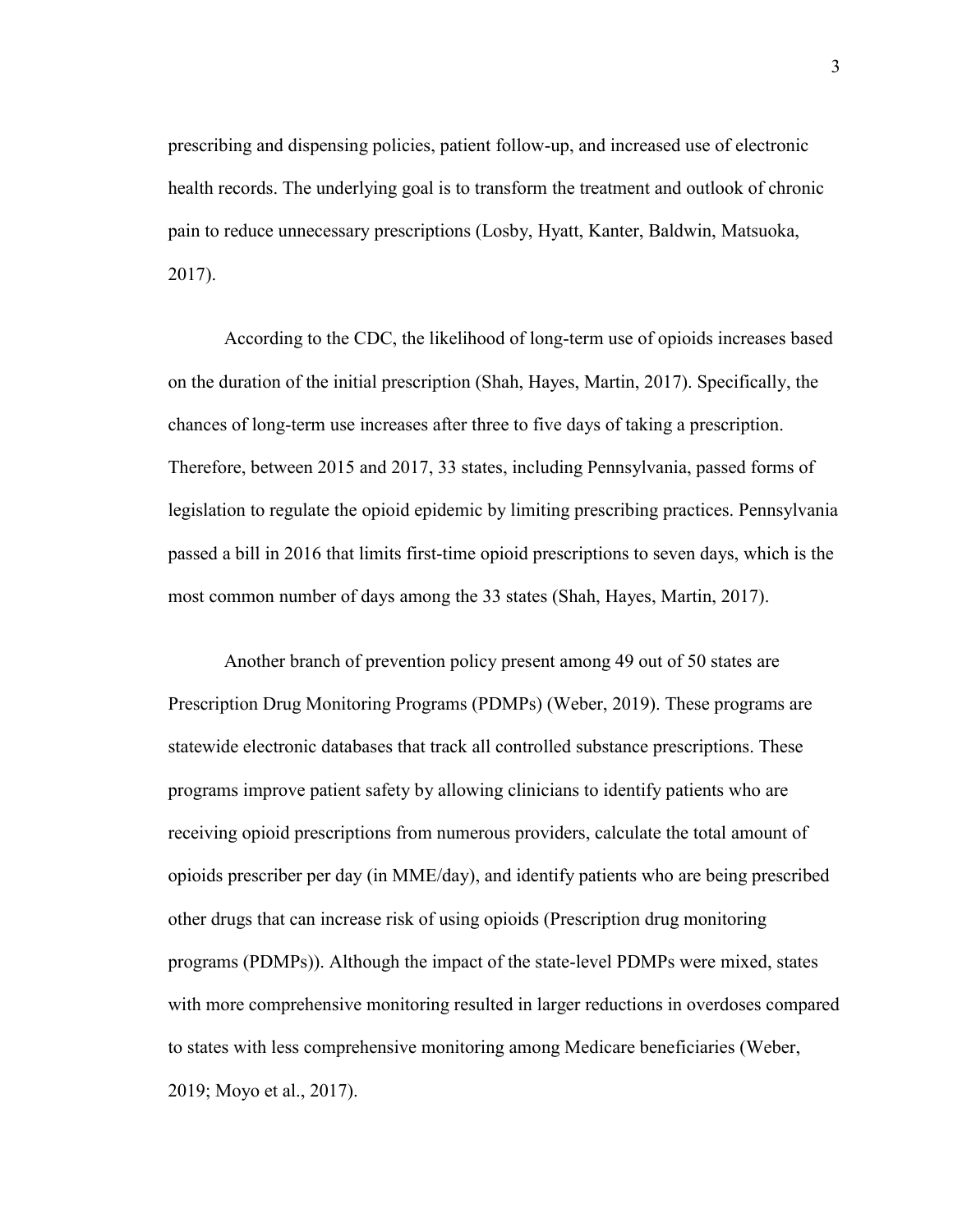Several states have recently enacted and modified their PDMPs which most probably contributed to the emerging data that suggest fewer patients receiving opioids with lower initial doses which result in a shorter duration of treatment of opioids  $(31, 44)$ . Pennsylvania did not have an active PDMP until recently when legislation was passed in August 2016 (Ashburn, 2016). As of September 2019, Pennsylvania shares data from the PDMPs with 21 other states, military health systems and D.C. Interstate Sharing to provide a comprehensive background check of patients in need of opioids (Prescription drug monitoring program (PDMP), 2019).

The introduction of PDMPs has supporting evidence of decreased opioid prescription rates among the states and hospitals that are readily using them. They have been identified as a useful tool to reduce opioid prescription abuse. However, since PDMPs have recently been incorporated into health systems, they are being underutilized by providers because there are barriers to their use. Additionally, 25% of primary care physicians surveyed by Johns Hopkins University stated that they were not aware they had a PDMP (Rutkow, Turner, Lucas, Hwang, Caleb, Alexander, 2015). As suggested by the Johns Hopkins researchers, there are a few ways to strengthen PDMPs such as increasing legal mandates, investing in prescriber education, and enhancing ease of access to and use of the programs (Rutkow, Turner, Lucas, Hwang, Caleb, Alexander, 2015).

One form of legislation, which was mandated to increase the use of PDMPs, is a must-use mandate for PDMPs. Only four states have implemented must-use mandates: Ohio, Kentucky, Tennessee, and New York (Haffajee, Jena, & Weiner, 2015). This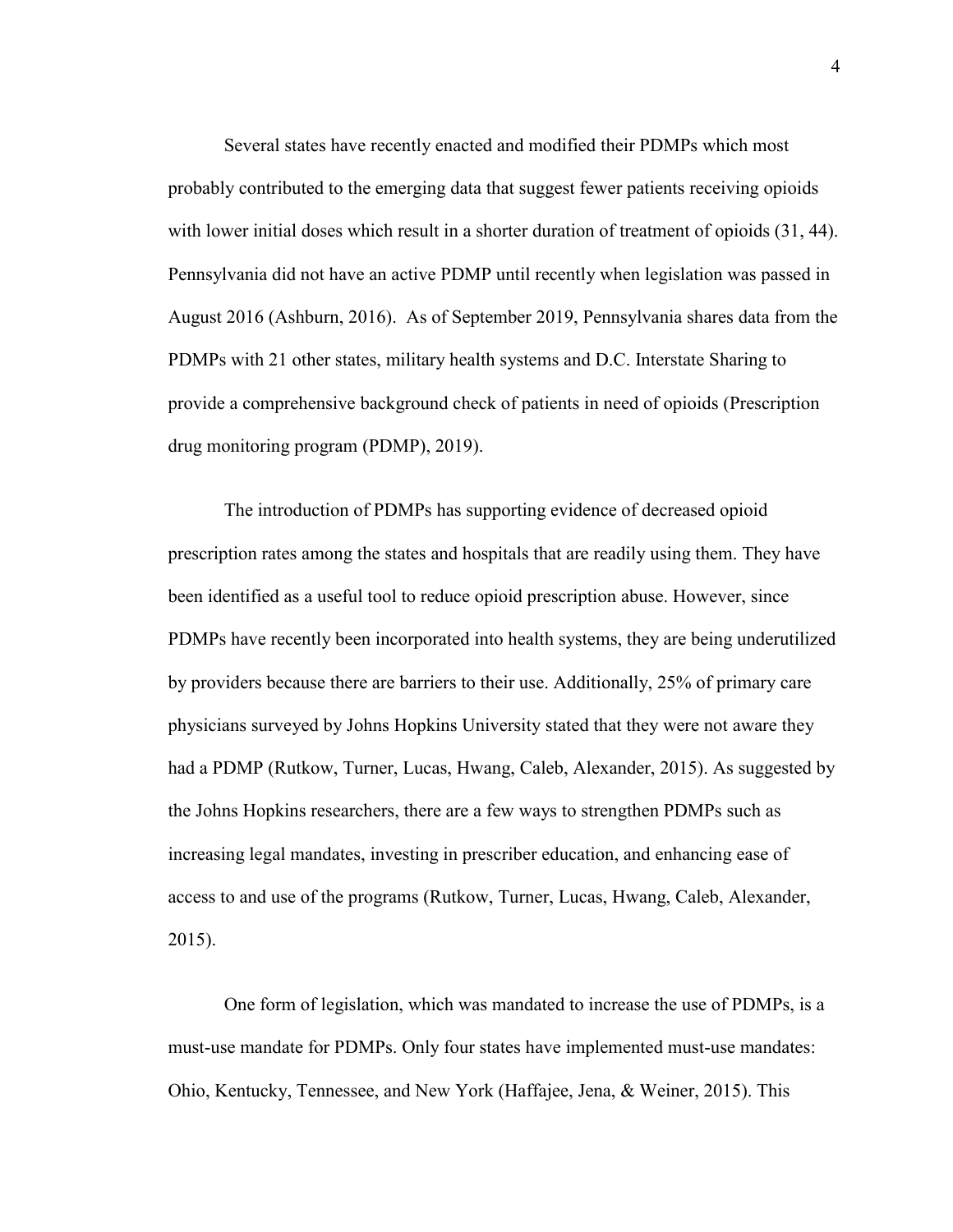mandate requires the use of PDMPs statewide with penalties for underutilization. Therefore, every practitioner and pharmacist in the four states with must-use mandates must query the system before prescribing and opioid and report the prescription into the PDMP system within one business day of the prescription (Haffajee, Jena, & Weiner, 2015).

In recognition of the increasing success of reducing opioid prescription rates through the use of PDMPs, legislators should continue to strengthen these programs, especially in the city of Philadelphia, to reduce the high rate of overdose deaths. Additionally, the expansion of sharing PDMP data with more states could also result in a more comprehensive view of each patient. By advocating for increased use of PDMPs through legislation, the amount of overdose deaths in Philadelphia could potentially decrease. To address the advancement of PDMPs in the state of Pennsylvania, starting at the city council level will encourage state-level legislative change.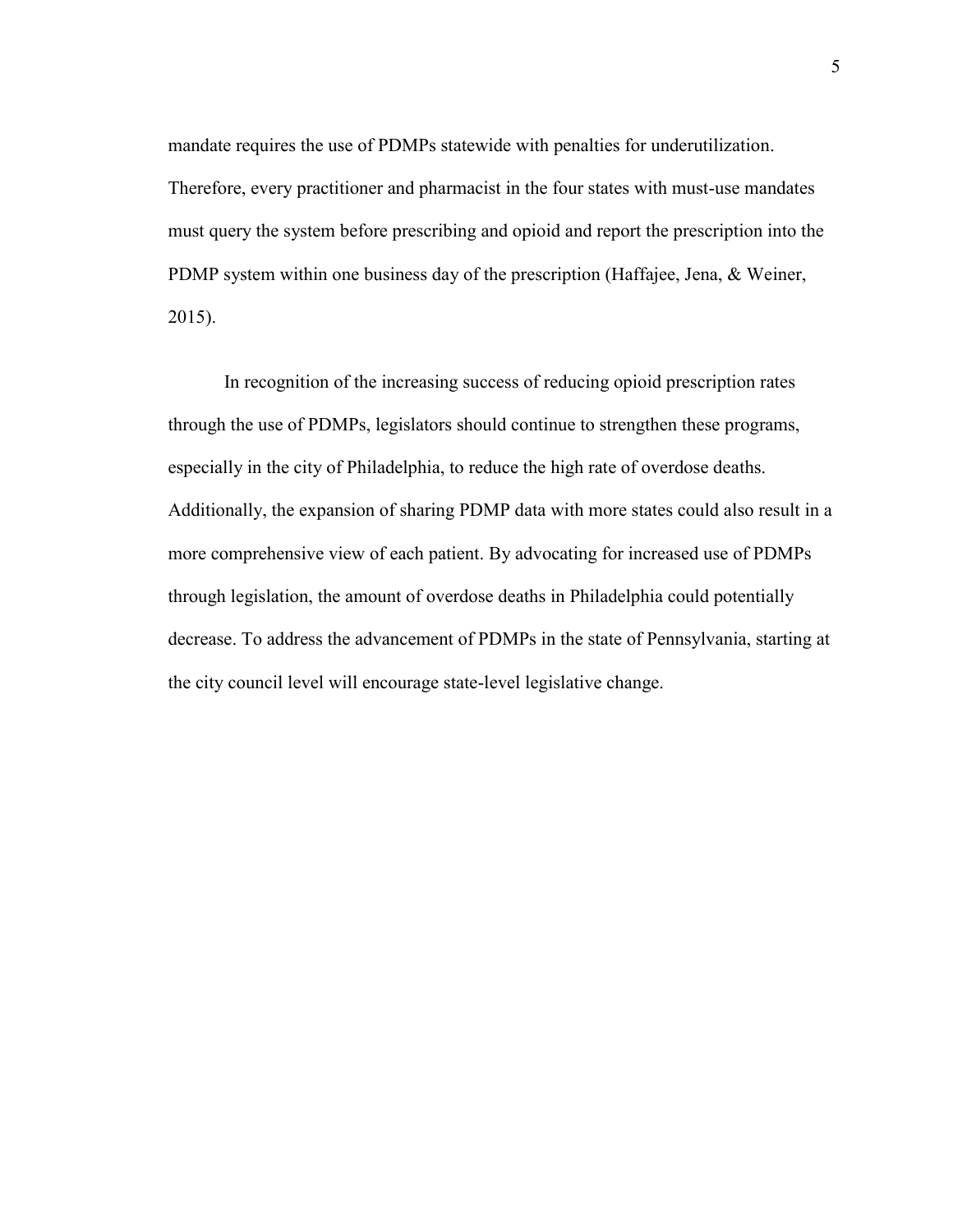# **RESEARCH STRATEGIES**

This capstone analyzes reported trends in data regarding prescription rates in states that have implemented a must-use mandate for PDMPs. Multiple studies which investigate the performance and success of PDMPs analyze all 49 states collectively instead of focusing on the states that mandatorily use PDMPs. By comparing the four states that have must-use mandates with the remaining 45 states which don't have a mustuse mandate, the results become skewed. States with must-use mandates are required to produce an annual report with the statistics concerning trends related to the opioid epidemic. Therefore, in this investigation, the annual PDMP reports from the four states with must-use mandates will be studied.

A systematic literature review was conducted to determine the impact of implementing PDMPs. The Preferred Reporting Items for Systematic Reviews and Meta-Analysis (PRIMSA) guidelines were used to improve the quality and consistency of the identified reports and studies for this capstone paper. The following inclusion criteria were used to identify reports and studies related pertaining to this topic:

- 1. English-language studies performed in the United States between 2010 and 2020 through the "most recent" searching filter.
- 2. Individual state level reports of usability, utilization, and outcomes of PDMPs
- 3. Individual state level reports of opioid prescription rates
- 4. Must identify the use of PDMPs by the state in the report

Data related to the impact of trends related to opioid prescription rates were summarized and analyzed.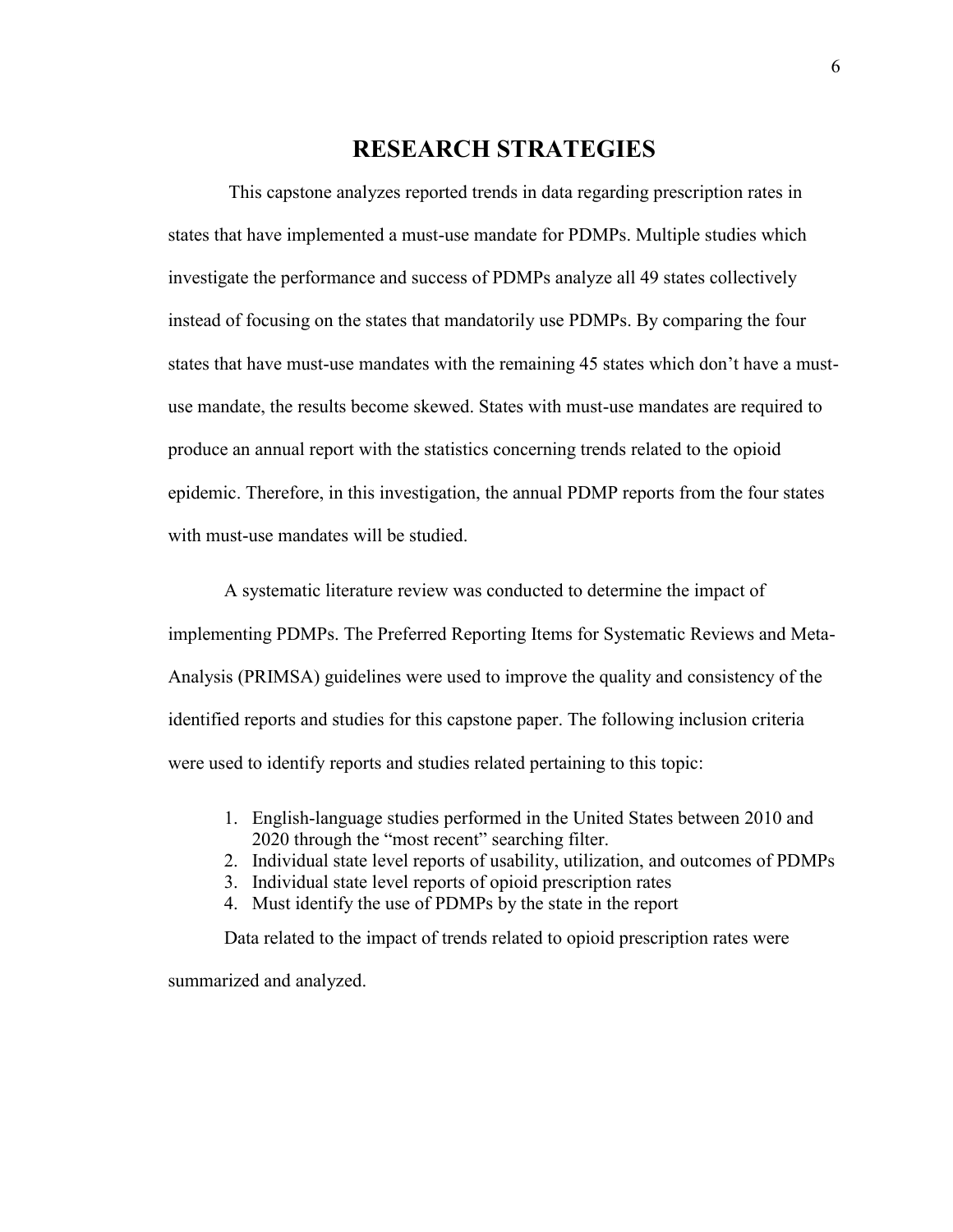# **RESULTS**

Out of all states investigated in this study, 49 out of 50 states have implemented the use of PDMPs. Out of the 49 states, only 4 states have must-use mandates for providers to actually utilize PDMPs in practice: Ohio, Kentucky, Tennessee, and New York. All other states allow voluntary reporting of prescriptions in PDMPs, including Pennsylvania. Pennsylvania is only required to query the system before prescribing an opioid (PDMP Annual Report 2016-2017, 2020). Compared to the states with a must-use mandate which are required to report prescriptions into the PDMP, Pennsylvania is not required to report prescriptions into the PDMP daily. Therefore, the statistics regarding the PDMP in Pennsylvania only report an increase in the number of queries since the PDMP has been implemented. Data concerning the effect on prescribing rates, doctor shoppers, and other trends associated with the opioid epidemic in Pennsylvania are not well known. This may be associated with the fact that Pennsylvania does not have a must-use mandate for PDMPs. The following results will describe the trends of opioid prescription rates and doctor shopping related to the opioid epidemic in the four states that have must-use mandates for PDMPs.

#### **Ohio**

Ohio developed a drug monitoring program specific to the state entitled the "Ohio Automated Rx Reporting System" (OARRS). This database serves as the only statewide electronic database which stores all controlled substance dispensing and personal furnishing information. According to the OARRS Annual Report, Ohio continues to advance in safe prescribing methods of opioids. Additionally, it indicates that the total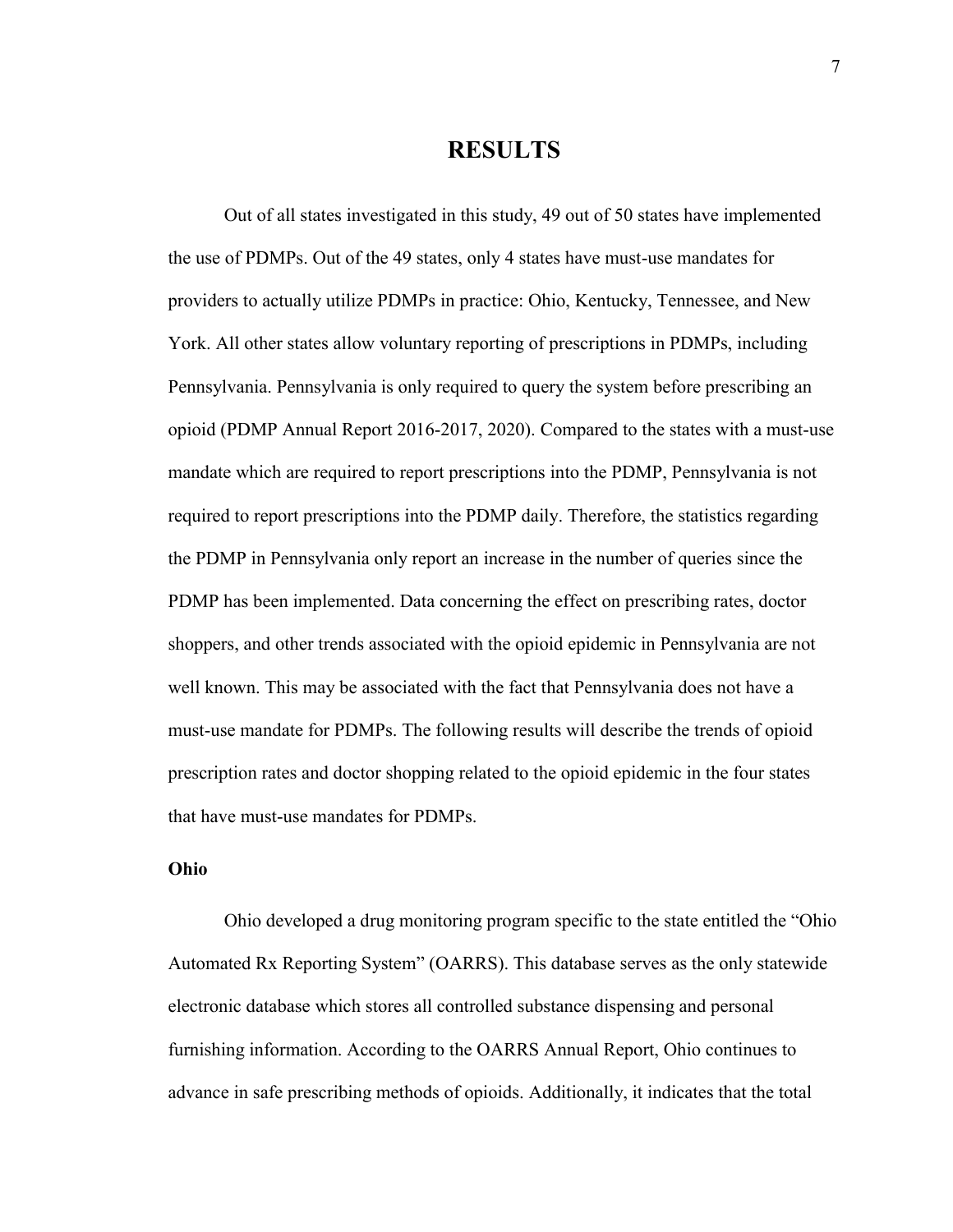number of opioid doses decreased from 793 million in 2012 to 415 million in 2019 and the total number of opioid prescriptions decreased by 5 million during the same period of time—these differences are a 48 percent and 40 percent decrease, respectively (Figures 1, 2). As seen in Figure 3, the average daily MED per instance of personal furnished opioids by Ohio prescribers has also decreased since 2010 (Ohio Automated Rx Reporting System 2019 Annual Report, 2019). As MED decreases, the less likely an adverse event occurs.

The overall mandate for PDMPs requires that doctor's query the program before prescribing opioids—again, the purpose is to avoid doctor shopping and reduce opioid prescription rates. The number of queries in OARRs increased from 1.78 million to over 240 million over the course of 9 years. Contrastingly, the number of reported doctor shoppers decreased 88 percent over the same 9-year period (Figures 7, 8) (Ohio Automated Rx Reporting System 2019 Annual Report, 2019).

#### **Kentucky**

Similar to Ohio, Kentucky also designed its own prescription monitoring program entitled "Kentucky All Schedule Prescription Electronic Reporting" otherwise known as KASPER. The CDC reported Kentucky as a success in reducing opioid prescriptions due to the mandatory use of KASPER and regulation of pain clinics across the state. The Kentucky Office of Drug Control Policy states that since Kentucky mandated the use of KASPER in 2012, there has been a 22% decrease in the number of opioid doses prescribed since 2011 (Figure 5) (Opioid Abuse in Kentucky, 2019). According to the 2019 KASPER Indicator Progress Report, the rate of Kentucky Multiple Provider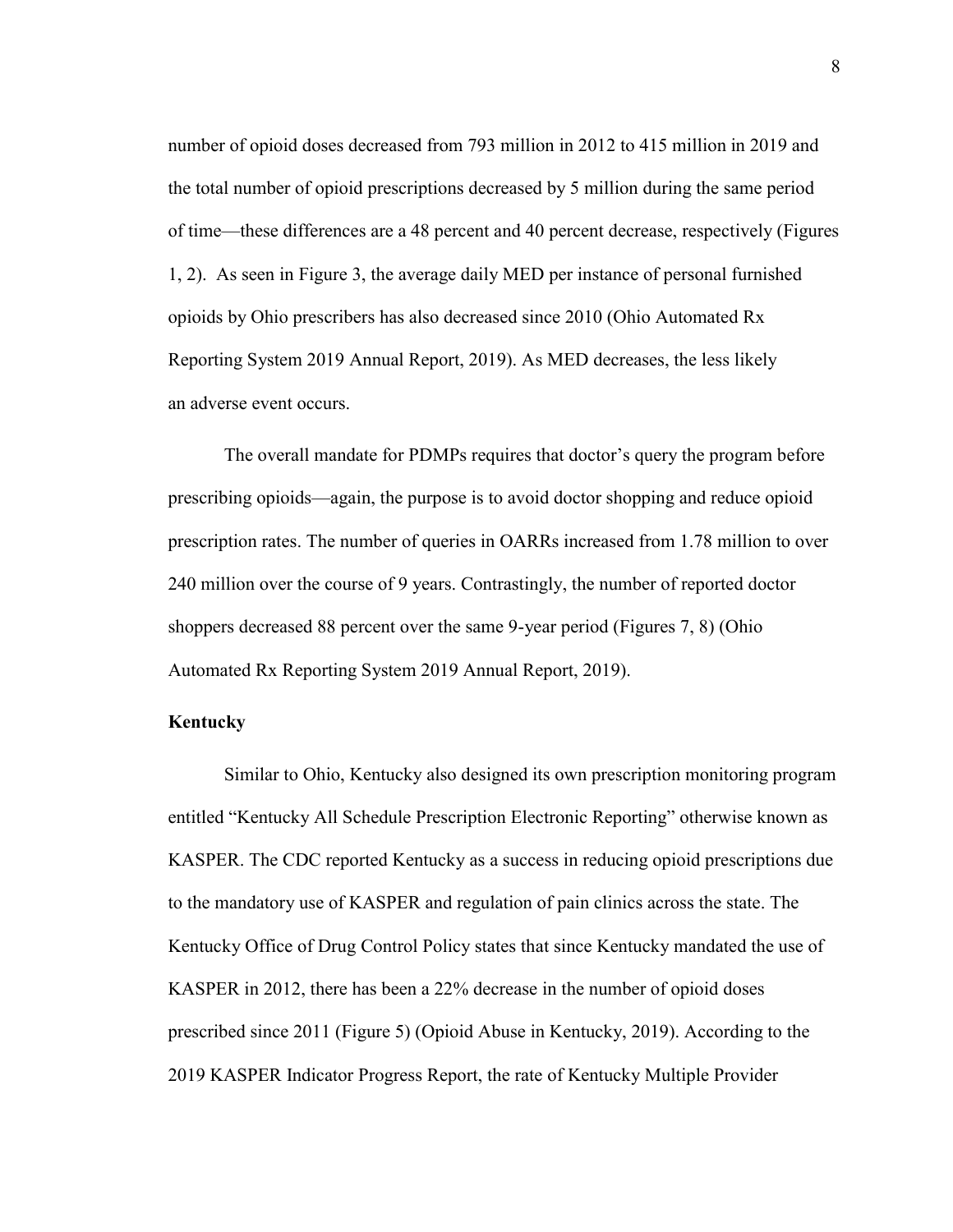Episodes for Prescription Opioids, otherwise known as doctor shopping, has steadily decreased since 2014. The percentage of Kentucky Patients Receiving more than an average daily dose of  $\geq 100$  MMEs of Opioid Analgesics went from 39.39% in 2014 to 14.1% in 2018 (Akers, Quesinberry, & Bunn, 2019).

#### **Tennessee**

Tennessee also has its' own prescription drug monitoring program called the Tennessee Controlled Substance Monitoring Database (CSMD) which provides health care practitioners with a patient's prescription history. Mandatory registration in the CSMD started in 2013 but became more utilized in 2016 when data were required to be submitted every day (Tennessee Department of Health, 2020). The Tennessee Department of Health released the 2020 annual CSMD report which contained the following key findings:

- The number of prescriptions for opioids decreased by 38% since 2012.
- The average MME prescribed and dispensed to patients statewide decreased by 53% since 2012.
- The number of people prescribed more than 120 MME/day decreased by 52% since 2012.
- The number of potential doctor shoppers detected by the system decreased by 89% since 2011 (Figure 6).
- The number of CSMD searches and queries has increased by 603% since 2012 and continues to rise.
- The number of controlled substance prescriptions entered to the CSMD has decreased by 11% since 2013.
- On average, there was 1 search for every 1.3 prescriptions in Tennessee in 2019, compared to 1 search for every 12 prescriptions in 2011.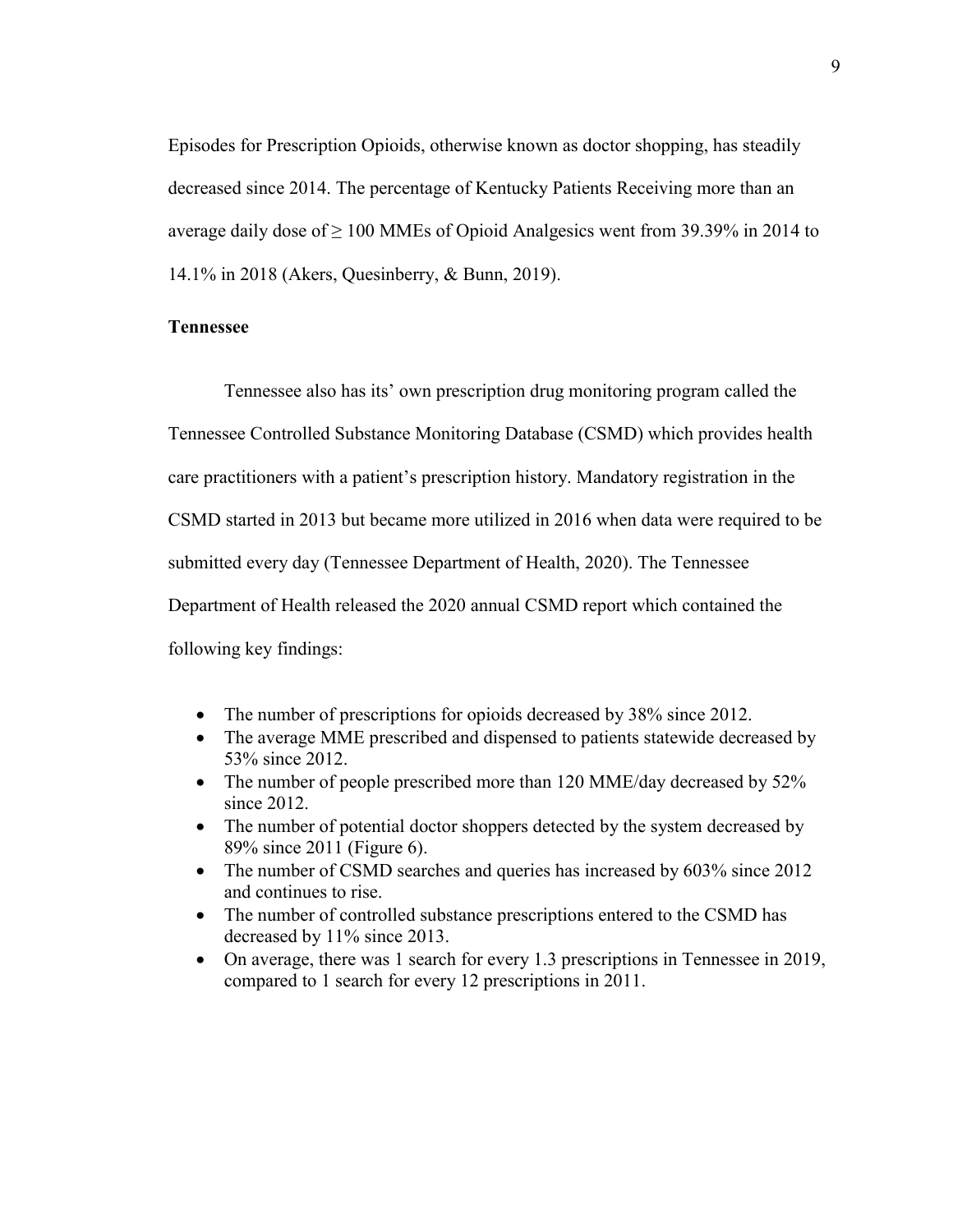### **New York**

New York state mandated the use of their Prescription Monitoring Program registry (PMP) in 2012, which requires any practitioner writing a prescription to report it in the system. The following trends have resulted:

- A 22% decreased in the rate of opioid prescriptions between 2015 and 2018.
- The number of patients who received opioids from 5 or more prescribers, at five or more pharmacies, otherwise known as doctor shoppers, decreased significantly from 8.7 per 100,00 in 2015 to 1.3 per 100,000 in 2018 (NYS Department of Health, 2019).
- Practitioners in New York wrote 37.8 opioid prescriptions per 100 persons in 2017, which was one of the lowest rates in the country for that year. The average rate of opioid prescriptions per 100 persons was 58.7 in the United States in 2017 (NYS Department of Health, 2019).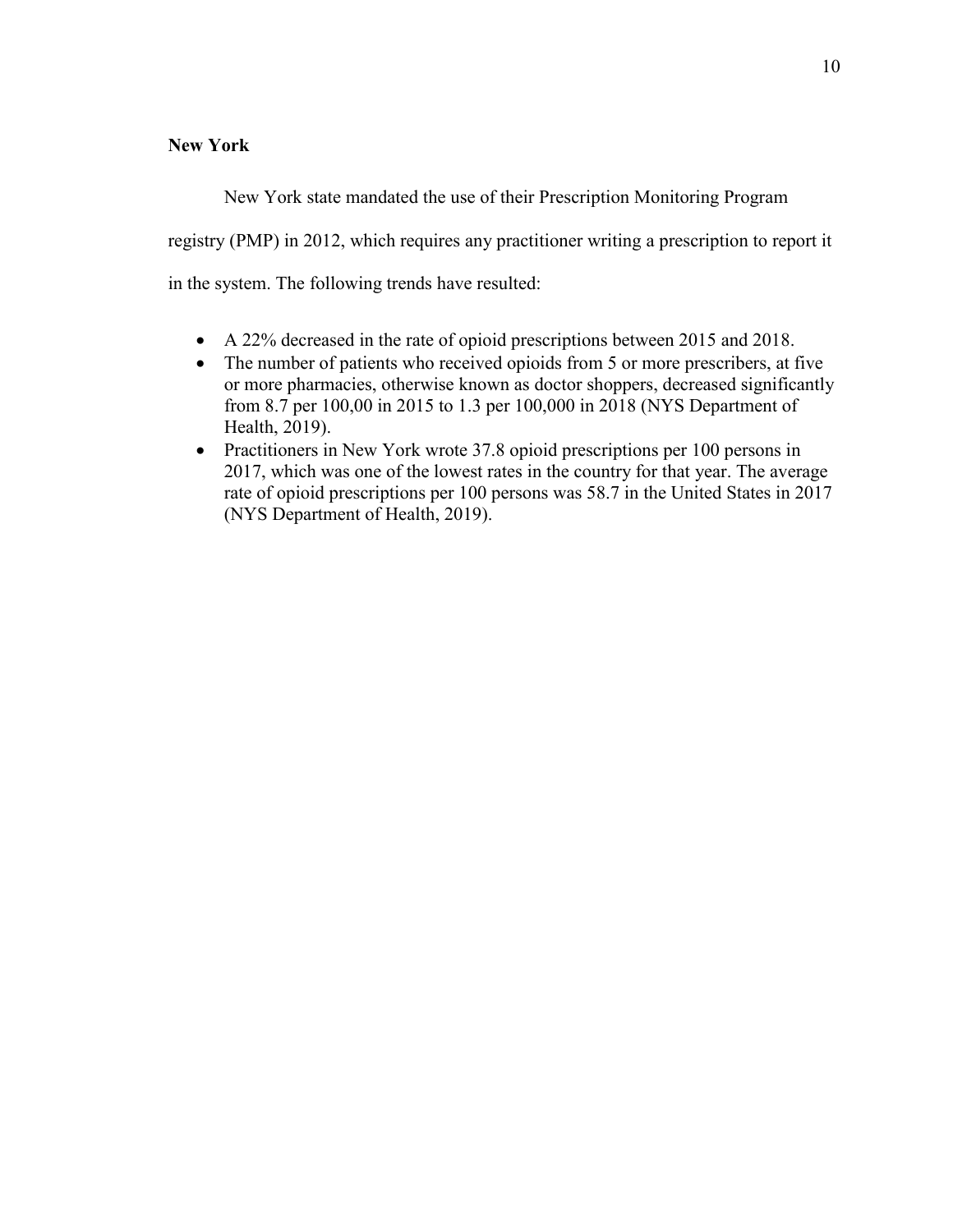## **DISCUSSION**

The data obtained from each state's reports indicate successful utilization of PDMPs in reducing opioid prescription rates. These data provide evidence that comprehensive use of PDMP mandates for practitioners increase PDMP use and influence opioid prescribing rate trends. Without the implementation of the must-access mandates in these states, it seems unlikely that these trends in opioid prescription rates and doctor shopping would have occurred in a similar manner. The start of opioid substance use disorder from prescription opioids is ongoing, however it can be reduced through increased implementation and regulation of how opioids are prescribed, when they are prescribed, and who they are prescribed to. These factors are accounted for through PDMPs.

Although Pennsylvania has a PDMP in place, it is not required for prescribers to check the PDMP before an initial opioid prescription and prescribers are not required to conduct subsequent interval checks after a prescription has been made. Through the aforementioned trends in the states that have implemented mandatory utilization of PDMPs, it seems necessary for a nationwide mandate to encourage similar trends in the remaining states, Pennsylvania being one of them. The demand for decreasing opioid prescription rates in Pennsylvania is high due to the ongoing placement of Pennsylvania as the third leading state in the country for the number of opioid deaths per year.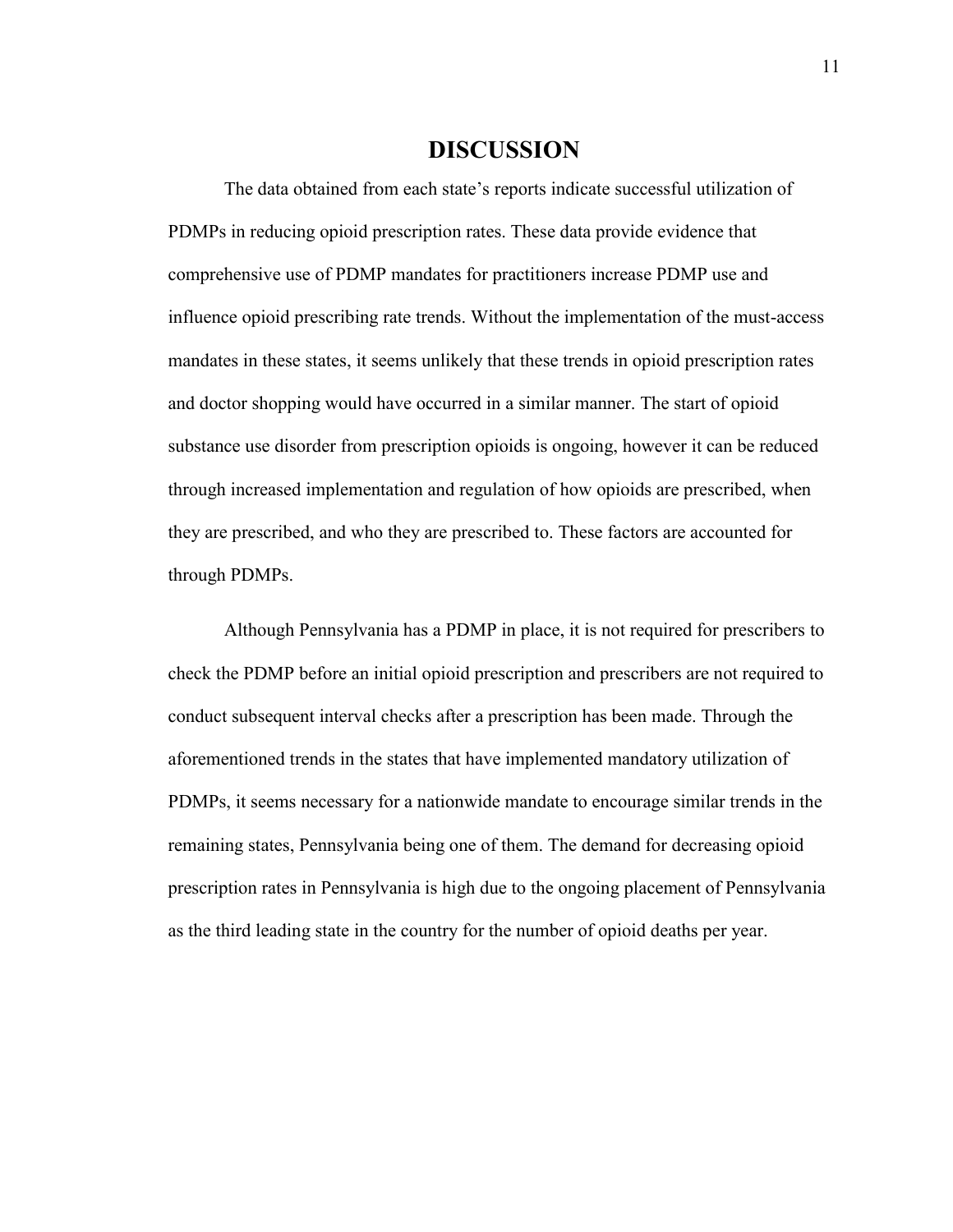# **RECOMMENDATIONS FOR FUTURE STUDIES**

The data described above provide evidence that mandating the use of PDMP by practitioners nationwide could contribute to an overall reduction in prescribing opioids and doctor shopping in each state. It is recommended that advocates for combating the opioid epidemic in Pennsylvania should work with health care professionals and associated stakeholders to gather and present the evidence needed to encourage policy change in the Pennsylvania General Assembly. The results of this investigation can be presented to various state level legislators to develop a must-use mandate for PDMPs in Pennsylvania. However, if it is possible to start at the city level, it is recommended to implement a must-use PDMP mandate in the city of Philadelphia. This city should adopt this mandate since it is reported as the district with the greatest number of opioid deaths in Pennsylvania.

PDMPs are useful systems for practitioners in making informed prescribing decisions in practice. It is necessary for other states to recognize the degree of operability and meaningful results that come from this tool. Therefore, it is critical to talk to legislators, government officials, local residents, and members of the health care community to inform them of the systematic benefit of using PDMPS to improve one aspect of the multifaceted opioid epidemic that Philadelphia is experiencing, along with the rest of the country.

Future studies should continue to collect data from other states that have mandates for PDMP use to statistically analyze the drastic statistical differences seen from PDMPs. Many of the studies that have similar comparisons fail to acknowledge the differences in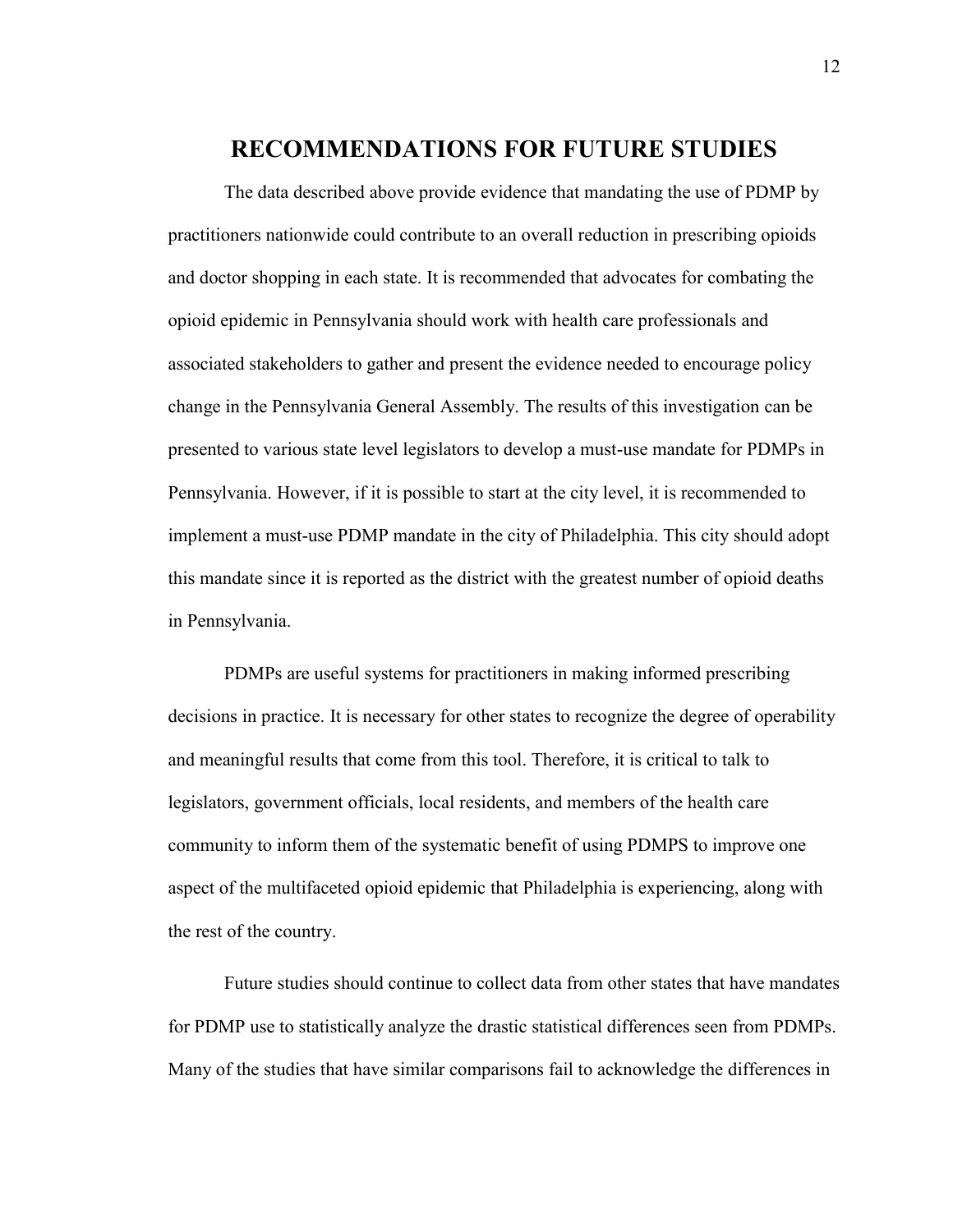states that have a must-access mandate and therefore the results are skewed. The United States are on the road to mandating PDMP usage nationwide in the future, however future studies can be a catalyst for this process.

Finally, future studies should investigate the number of practitioners and pharmacists aware of the value and results of using PDMPs. As of now, many providers are unaware and underutilize PDMPs which caused the need for the must-use mandates. By investigating these trends, future studies can combine this information with the trends of states that have must-use mandates to show how utilization increases after mandates are implemented. These data can be used when discussing with legislators to influence their view and understanding about the need for a new mandate.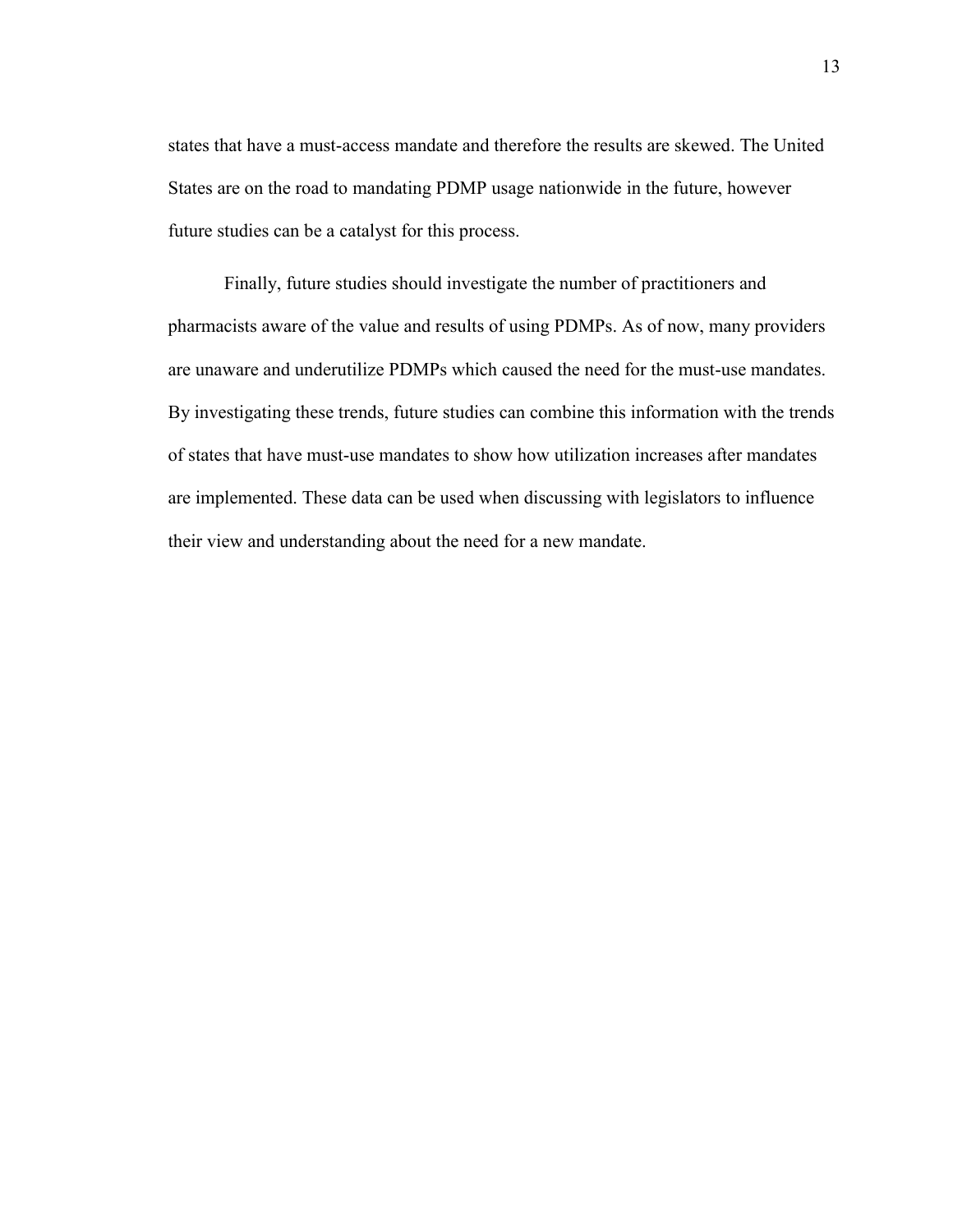# **REFERENCES**

- 1. Ashburn, M. (2016). Pennsylvania launches its prescription drug monitoring program. [https://ldi.upenn.edu/healthpolicysense/pennsylvania-launches-its-prescription-drug](https://ldi.upenn.edu/healthpolicysense/pennsylvania-launches-its-prescription-drug-monitoring-program)[monitoring-program](https://ldi.upenn.edu/healthpolicysense/pennsylvania-launches-its-prescription-drug-monitoring-program)
- 2. Capper, G., Farley, T., Gujar, V., Hillengas, A., Iqbal, M., Scheeres, A., Whitley, J. (2018). *Health of the city.*[https://www.phila.gov/media/20181220135006/Health-of](https://www.phila.gov/media/20181220135006/Health-of-the-City-2018.pdf)[the-City-2018.pdf](https://www.phila.gov/media/20181220135006/Health-of-the-City-2018.pdf)
- 3. Commonly used terms. <https://www.cdc.gov/drugoverdose/opioids/terms.html>
- 4. Finley, E. P., Garcia, A., Rosen, K., McGeary, D., Pugh, M. J., & Potter, J. S. (2017). Evaluating the impact of prescription drug monitoring program implementation: A scoping review. *BMC Health Serv Res, 17*(1) Retrieved from DOI: 10.1186/s12913- 017-2354-5
- 5. *Prescription drug monitoring programs (PDMPs).* Center for Disease Control and Prevention. [https://www.cdc.gov/drugoverdose/pdf/pdmp\\_factsheet-a.pdf](https://www.cdc.gov/drugoverdose/pdf/pdmp_factsheet-a.pdf)
- 6. Losby, J. L., Hyatt, J. D., Kanter, M. H., Baldwin, G., & Matsuoka, D. (2017). Safer and more appropriate opioid prescribing: A large healthcare system's comprehensive approach. *Journal of Evaluation in Clinical Practice,23*(6), 1173-1179. doi:10.1111/jep.12756
- 7. Module 5: Assessing and addressing opioid use disorder (OUD). <https://www.cdc.gov/drugoverdose/training/oud/accessible/index.html>
- 8. Moyo, P., Simoni-Wastila, L., Griffin, B. A., Onukwugha, E., Harrington, D., Alexander, G. C., & Palumbo, F. (2017). Impact of prescribing drug monitoring programs (PDMPs) on opioid utilization among Medicare beneficiaries in 10 US states. *Addiction, 112*(10), 1784- 1796.
- 9. *Multiple cause of death 1999 - 2017.* (2018). Atlanta, GA: CDC, National Center for Health Statistics. Https
- 10. *The Opioid Threat in Pennsylvania.* (2018). [https://www.overdosefreepa.pitt.edu/wp](https://www.overdosefreepa.pitt.edu/wp-content/uploads/2018/10/PA-Opioid-Report-Final.pdf)[content/uploads/2018/10/PA-Opioid-Report-Final.pdf](https://www.overdosefreepa.pitt.edu/wp-content/uploads/2018/10/PA-Opioid-Report-Final.pdf)
- 11. Prescription drug monitoring program (PDMP). (2019)[.https://www.health.pa.gov/topics/programs/PDMP/Pages/PDMP.aspx](https://www.health.pa.gov/topics/programs/PDMP/Pages/PDMP.aspx)
- 12. Rutkow, L., Turner, L., Lucas, E., Hwang, C., & Caleb Alexander, G. (2015). Most primary care physicians are aware of prescription drug monitoring programs, but many find the data difficult to access. *Health Affairs, 34*(3), 484-492. doi:10.1377/hlthaff.2014.1085
- 13. Shah, A., Hayes, C. J., & Martin, B. C. (2017). Characteristics of initial prescription episodes and likelihood of long-term opioid use — united states, 2006–2015. *MMWR Morb Mortal Wkly Rep 2017, 66*(10), 265-269. <http://dx.doi.org/10.15585/mmwr.mm6610a1external> icon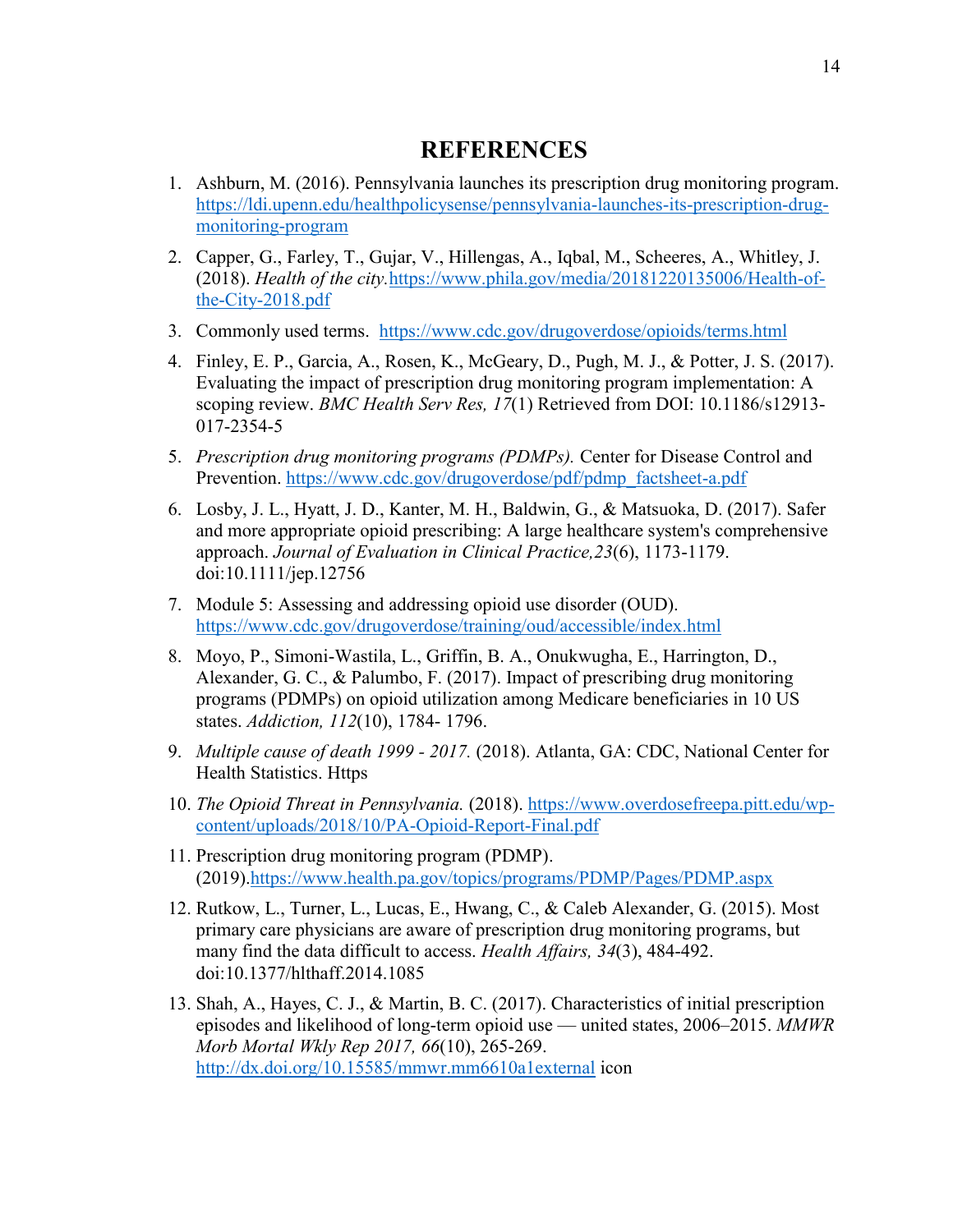- 14. Weber, L. (2019). Why Missouri's the last holdout on A statewide rx monitoring program. [https://khn.org/news/why-missouris-the-last-holdout-on-a-statewide-rx](https://khn.org/news/why-missouris-the-last-holdout-on-a-statewide-rx-monitoring-program/)[monitoring-program/](https://khn.org/news/why-missouris-the-last-holdout-on-a-statewide-rx-monitoring-program/)
- 15. NYS Department of Health. (2019). *New York state opioid annual report 2019.* [https://www.health.ny.gov/statistics/opioid/data/pdf/nys\\_opioid\\_annual\\_report\\_2019.](https://www.health.ny.gov/statistics/opioid/data/pdf/nys_opioid_annual_report_2019.pdf) [pdf](https://www.health.ny.gov/statistics/opioid/data/pdf/nys_opioid_annual_report_2019.pdf)
- 16. Tennessee Department of Health. (2020). *Controlled Substance Monitoring Database 2020 report to the 111th Tennessee General Assembly.* Tennessee Department of Health. [https://www.tn.gov/content/dam/tn/health/healthprofboards/csmd/2020\\_CSMD\\_Annu](https://www.tn.gov/content/dam/tn/health/healthprofboards/csmd/2020_CSMD_Annual_Report.pdf) [al\\_Report.pdf](https://www.tn.gov/content/dam/tn/health/healthprofboards/csmd/2020_CSMD_Annual_Report.pdf)
- 17. Akers, D., Quesinberry, D., & Bunn, T. (2019). *Prevention for states KASPER indicator progress report, 2014-2018.* Lexington, Kentucky: Kentucky Injury Prevention and Research Center. <http://www.mc.uky.edu/kiprc/Files/drug/2019/KASPER%20Indicator%20Report.pdf>
- 18. Opioid Abuse in Kentucky. (2019). [https://www.kychamber.com/sites/default/files/pdfs/Opioid%20Abuse%20in%20Ken](https://www.kychamber.com/sites/default/files/pdfs/Opioid%20Abuse%20in%20Kentucky%202019%20-%20website.pdf) [tucky%202019%20-%20website.pdf](https://www.kychamber.com/sites/default/files/pdfs/Opioid%20Abuse%20in%20Kentucky%202019%20-%20website.pdf)
- 19. *Ohio Automated Rx Reporting System 2019 Annual Report.* (2019). State of Ohio Board of Pharmacy. [https://www.ohiopmp.gov/documents/Annual%20Report%20\(2019\).pdf\)](https://www.ohiopmp.gov/documents/Annual%20Report%20(2019).pdf))
- 20. Haffajee, R. L., Jena, A. B., & Weiner, S. G. (2015). Mandatory use of prescription drug monitoring programs. *Jama, 313*(9), 891-892. doi:10.1001/jama.2014.18514
- 21. *PDMP Annual Report 2016- 2017.* (2020). [https://www.health.pa.gov/topics/Documents/Programs/PDMP/2016-](https://www.health.pa.gov/topics/Documents/Programs/PDMP/2016-17-ABC-MAP-Annual-Report.pdf) [17-ABC-MAP-Annual-Report.pdf](https://www.health.pa.gov/topics/Documents/Programs/PDMP/2016-17-ABC-MAP-Annual-Report.pdf)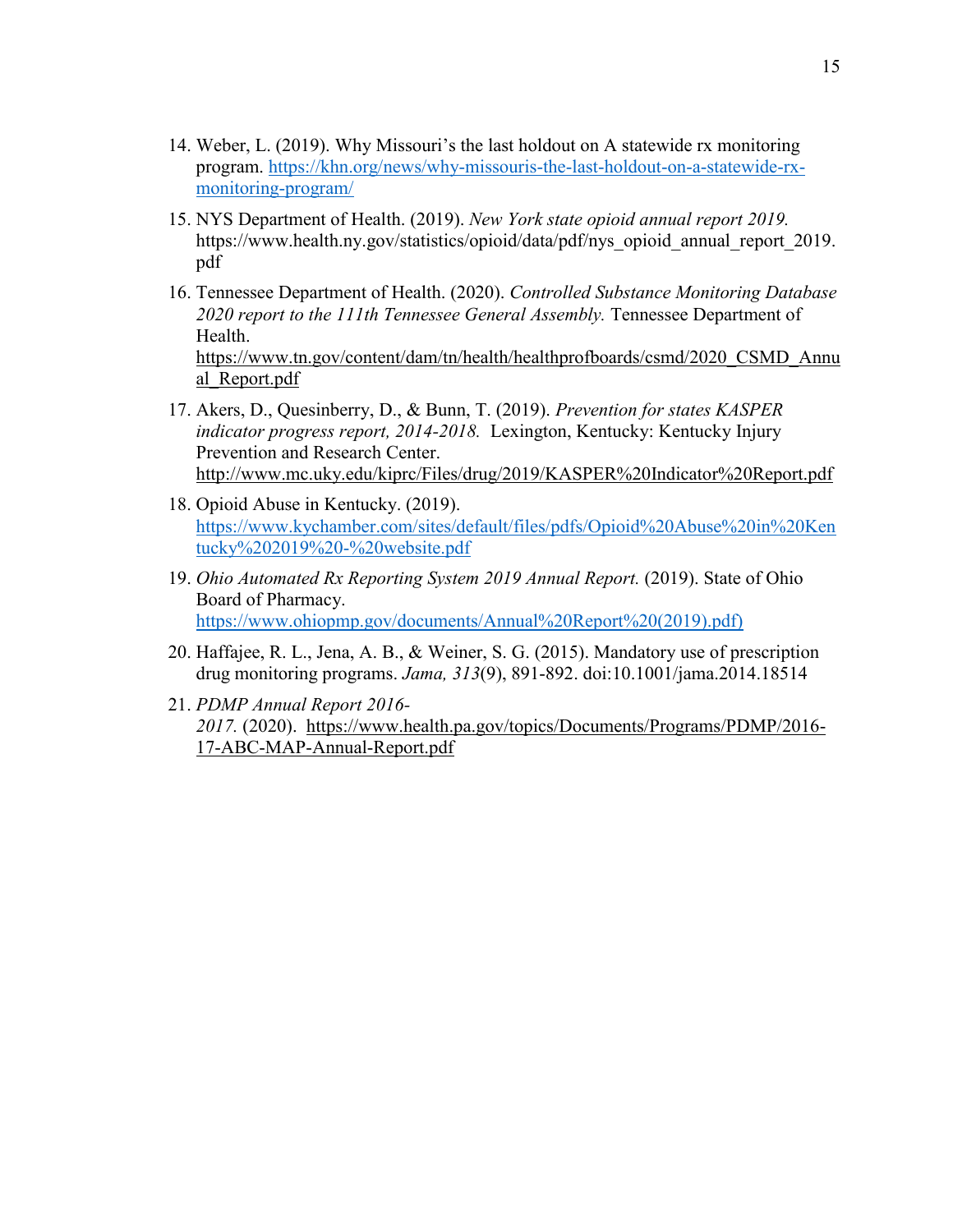# **APPENDIX A**

#### **Relative Definitions**

**Opioids**- A class of pain-relieving medications used to reduce the level of pain a person is experiencing. Prescription opioids are prescribed to people undergoing moderate to severe pain due to chronic pain or pain occurring after surgery or injury. The term "opioid" encompasses natural, synthetic, or semi-synthetic chemicals that have similar pain-relieving effects. These chemicals bind to opioid receptors throughout the body and decrease the amount of pain felt (Commonly Used Terms). Examples of opioids include:

Natural Opioids: Morphine and Codeine

Semi-synthetic Opioids: oxycodone, hydrocodone, hydromorphone, and oxymorphone

Synthetic Opioids: Methadone, Tramadol, and Fentanyl

**Opioid Use Disorder (OUD)**- According to the DSM-5, OUD is a problematic pattern of opioid use that causes significant impairment or distress. The diagnosis for OUD is dependent on a variety of factors such as: the amount of opioid intake, unsuccessful efforts to cut down or control opioid use, desire to use opioids, social or interpersonal problems caused by the effects of opioids, failure to maintain social, occupational, and recreational activities, recurrent use of opioids, and exhibiting tolerance of or withdrawal from opioids (Module 5: Assessing and addressing opioid use disorder (OUD)).

**Opioid Epidemic** or **Opioid Crisis**- The increased use of opioid drugs resulting in increased drug overdose deaths in the United States (Commonly Used Terms).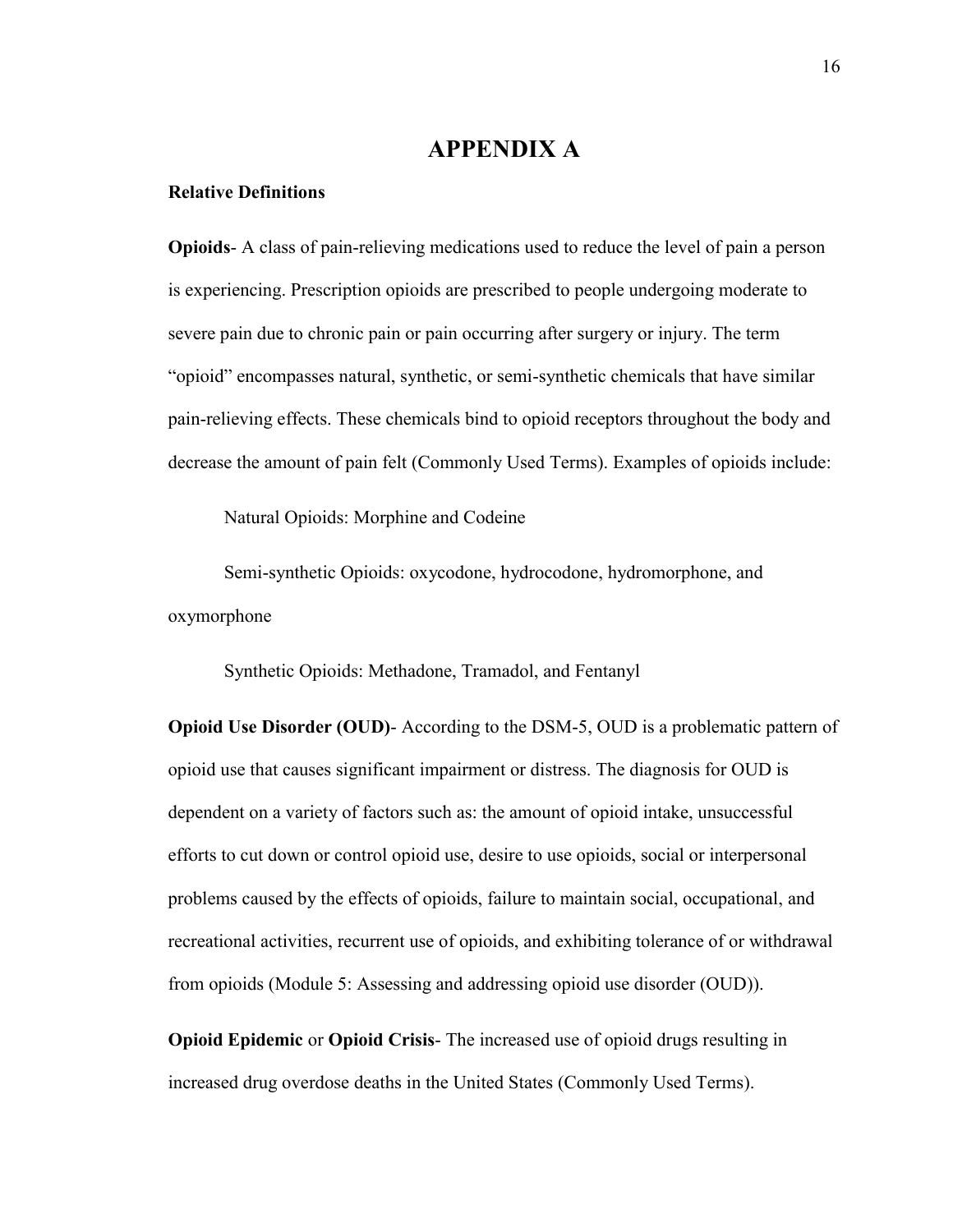**Medication-assisted treatment (MAT)**- The combination of medication (such as methadone, buprenorphine, or naltrexone), counseling, and behavioral therapies used to treat opioid use disorder (Commonly Used Terms).

**Illicit drugs**- Drugs used for non-medical related reasons that are prohibited by law. Opioids such as heroin and illicitly manufactured fentanyl fall under this category (Commonly Used Terms).

**Morphine Equivalent Dose (MED)**- the total amount of opioid medications, converted to a common unit (milligrams of morphine), that a patient currently has access to based on the information reported by prescribers and pharmacists to OARRS. Morphine is known to be the standard for treatment of moderate to severe pain and use used a reference point (Ohio Automated Rx Reporting System 2019 Annual Report, 2019).

**Personal Furnished-** The distribution of drugs by a prescriber to the prescribers' patients for use outside the prescriber's practice setting (Ohio Automated Rx Reporting System 2019 Annual Report, 2019).

**Doctor Shopper-** An individual receiving a prescription for a controlled substance from five or more prescribers in one calendar month (Ohio Automated Rx Reporting System 2019 Annual Report, 2019).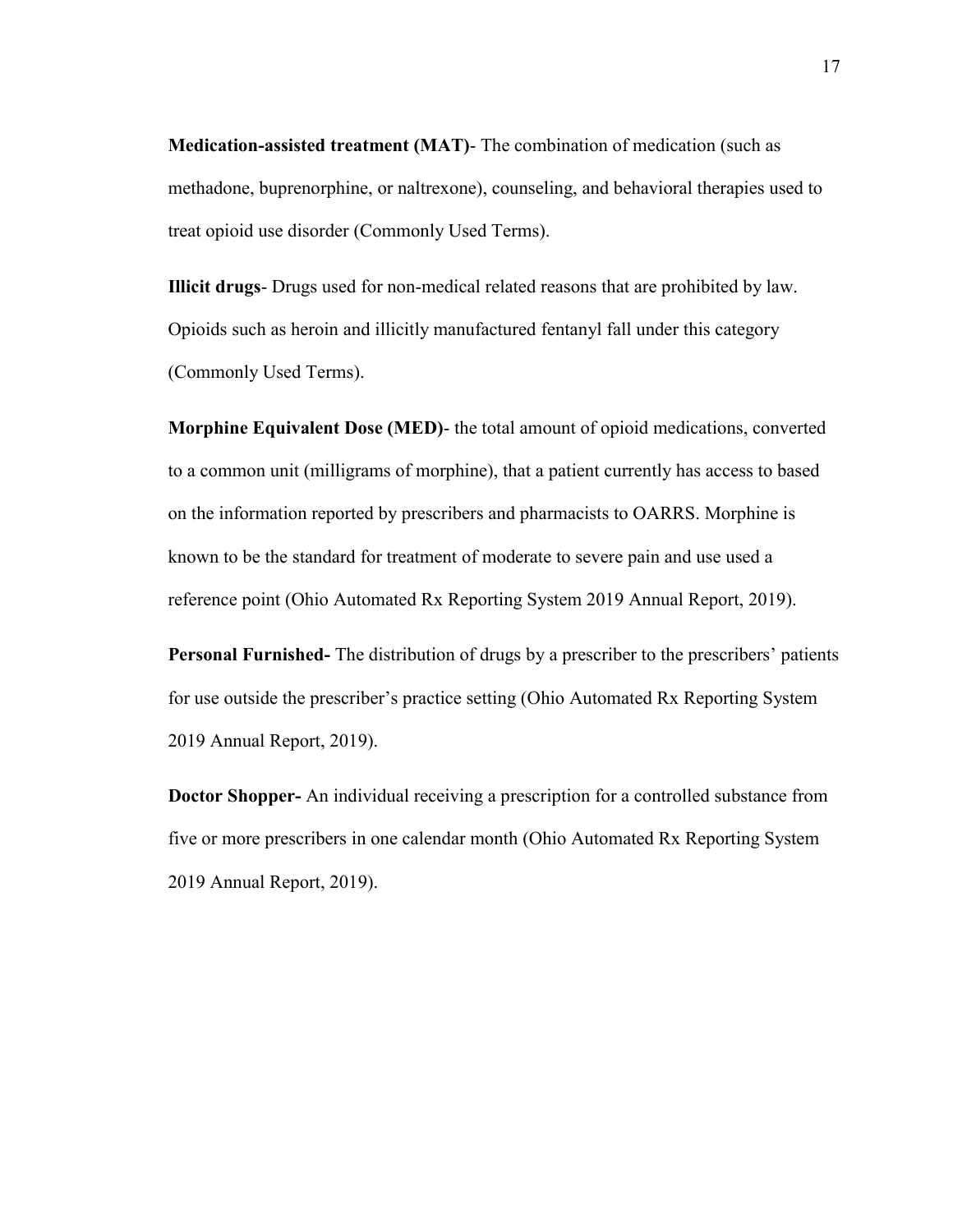

**APPENDIX B**

Figure 1. Opioid Solid Doses Dispensed to Ohio Patients, by Year (Ohio Automated Rx Reporting System 2019 Annual Report, 2019).



Figure 2. Opioid Prescriptions Dispensed to Ohio Patients, by year (Ohio Automated Rx Reporting System 2019 Annual Report, 2019).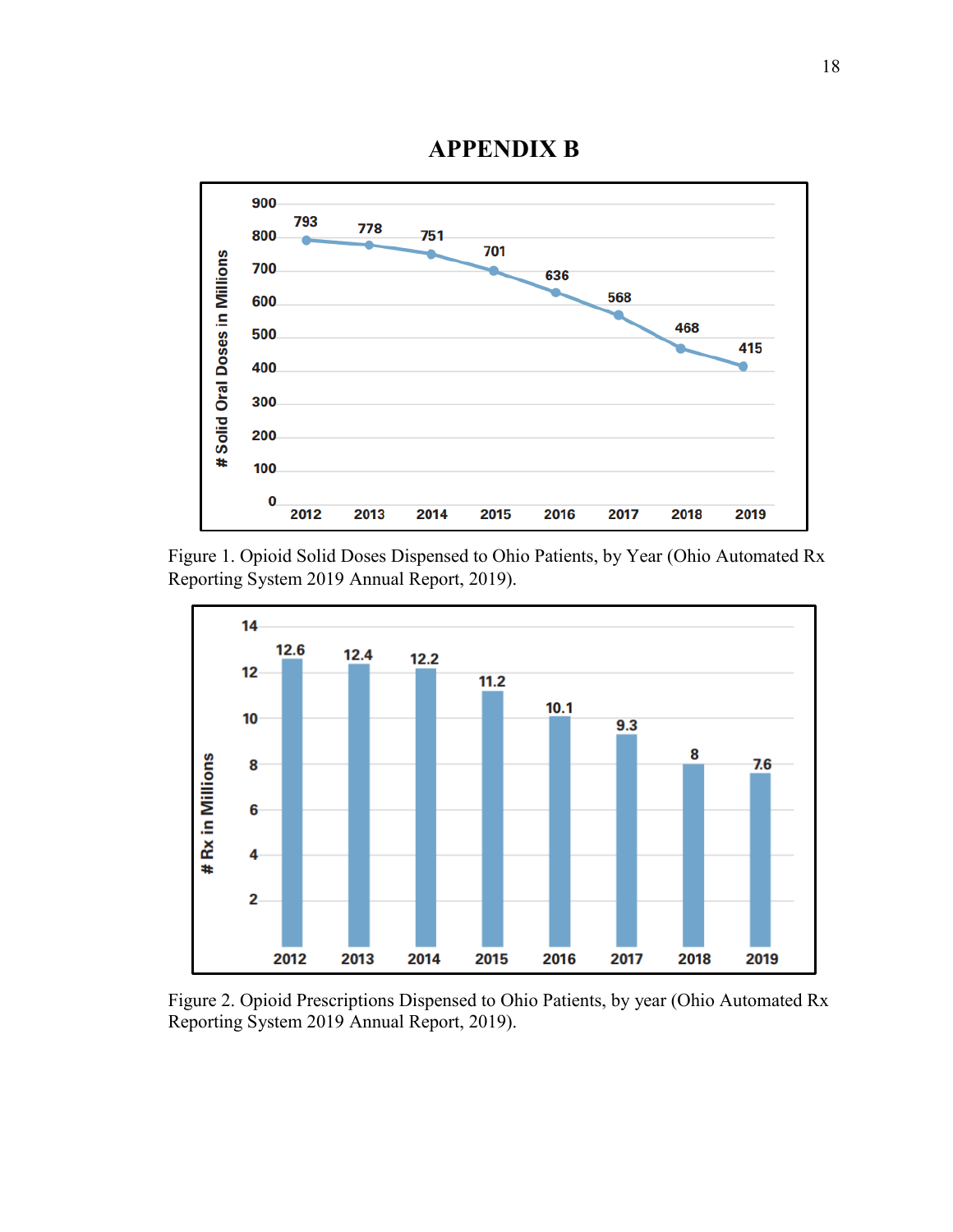

Figure 3. OARRS Queries, by year (Ohio Automated Rx Reporting System 2019 Annual Report, 2019).



Figure 4. Total Doctor Shoppers, by year (Ohio Automated Rx Reporting System 2019 Annual Report, 2019).